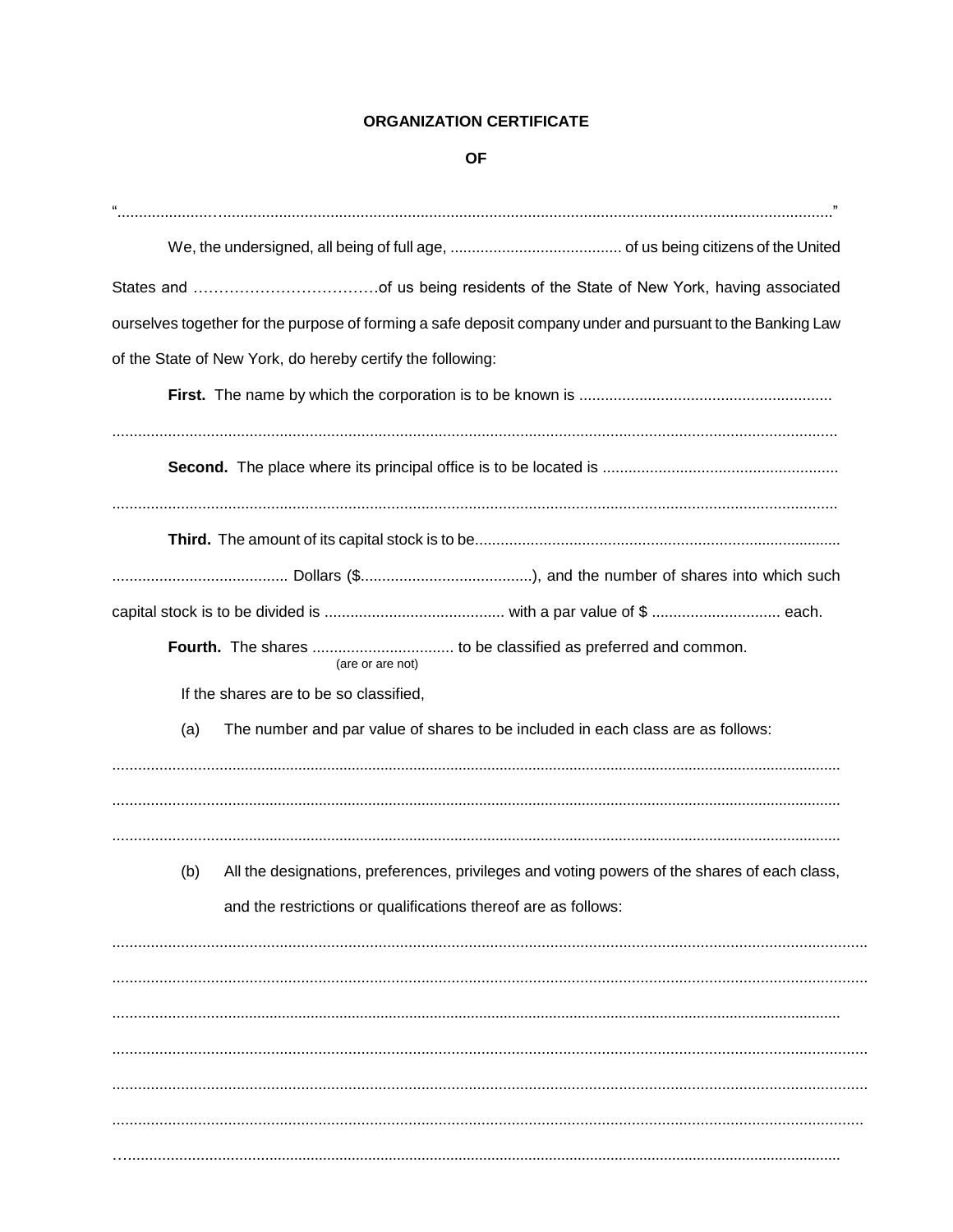(Attach additional pages if required)

| (c)                                                                                       | The number of shares of common stock which are to be reserved for issuance in exchange  |             |  |  |  |  |  |  |  |
|-------------------------------------------------------------------------------------------|-----------------------------------------------------------------------------------------|-------------|--|--|--|--|--|--|--|
|                                                                                           | for preferred shares or otherwise to replace any capital stock represented by preferred |             |  |  |  |  |  |  |  |
|                                                                                           |                                                                                         |             |  |  |  |  |  |  |  |
| (If none, so state)                                                                       |                                                                                         |             |  |  |  |  |  |  |  |
| Fifth. The name, place of residence, and citizenship of each incorporator are as follows: |                                                                                         |             |  |  |  |  |  |  |  |
| <b>Full Name</b>                                                                          | Residence                                                                               | Citizenship |  |  |  |  |  |  |  |
|                                                                                           |                                                                                         |             |  |  |  |  |  |  |  |
|                                                                                           |                                                                                         |             |  |  |  |  |  |  |  |
|                                                                                           |                                                                                         |             |  |  |  |  |  |  |  |
|                                                                                           |                                                                                         |             |  |  |  |  |  |  |  |
|                                                                                           |                                                                                         |             |  |  |  |  |  |  |  |
|                                                                                           |                                                                                         |             |  |  |  |  |  |  |  |
|                                                                                           |                                                                                         |             |  |  |  |  |  |  |  |
|                                                                                           |                                                                                         |             |  |  |  |  |  |  |  |
|                                                                                           |                                                                                         |             |  |  |  |  |  |  |  |
|                                                                                           |                                                                                         |             |  |  |  |  |  |  |  |
|                                                                                           |                                                                                         |             |  |  |  |  |  |  |  |
|                                                                                           |                                                                                         |             |  |  |  |  |  |  |  |
|                                                                                           |                                                                                         |             |  |  |  |  |  |  |  |
|                                                                                           |                                                                                         |             |  |  |  |  |  |  |  |
|                                                                                           |                                                                                         |             |  |  |  |  |  |  |  |
|                                                                                           |                                                                                         |             |  |  |  |  |  |  |  |
|                                                                                           |                                                                                         |             |  |  |  |  |  |  |  |
|                                                                                           |                                                                                         |             |  |  |  |  |  |  |  |
|                                                                                           |                                                                                         |             |  |  |  |  |  |  |  |
|                                                                                           |                                                                                         |             |  |  |  |  |  |  |  |
|                                                                                           |                                                                                         |             |  |  |  |  |  |  |  |
|                                                                                           |                                                                                         |             |  |  |  |  |  |  |  |
|                                                                                           |                                                                                         |             |  |  |  |  |  |  |  |
|                                                                                           |                                                                                         |             |  |  |  |  |  |  |  |
|                                                                                           |                                                                                         |             |  |  |  |  |  |  |  |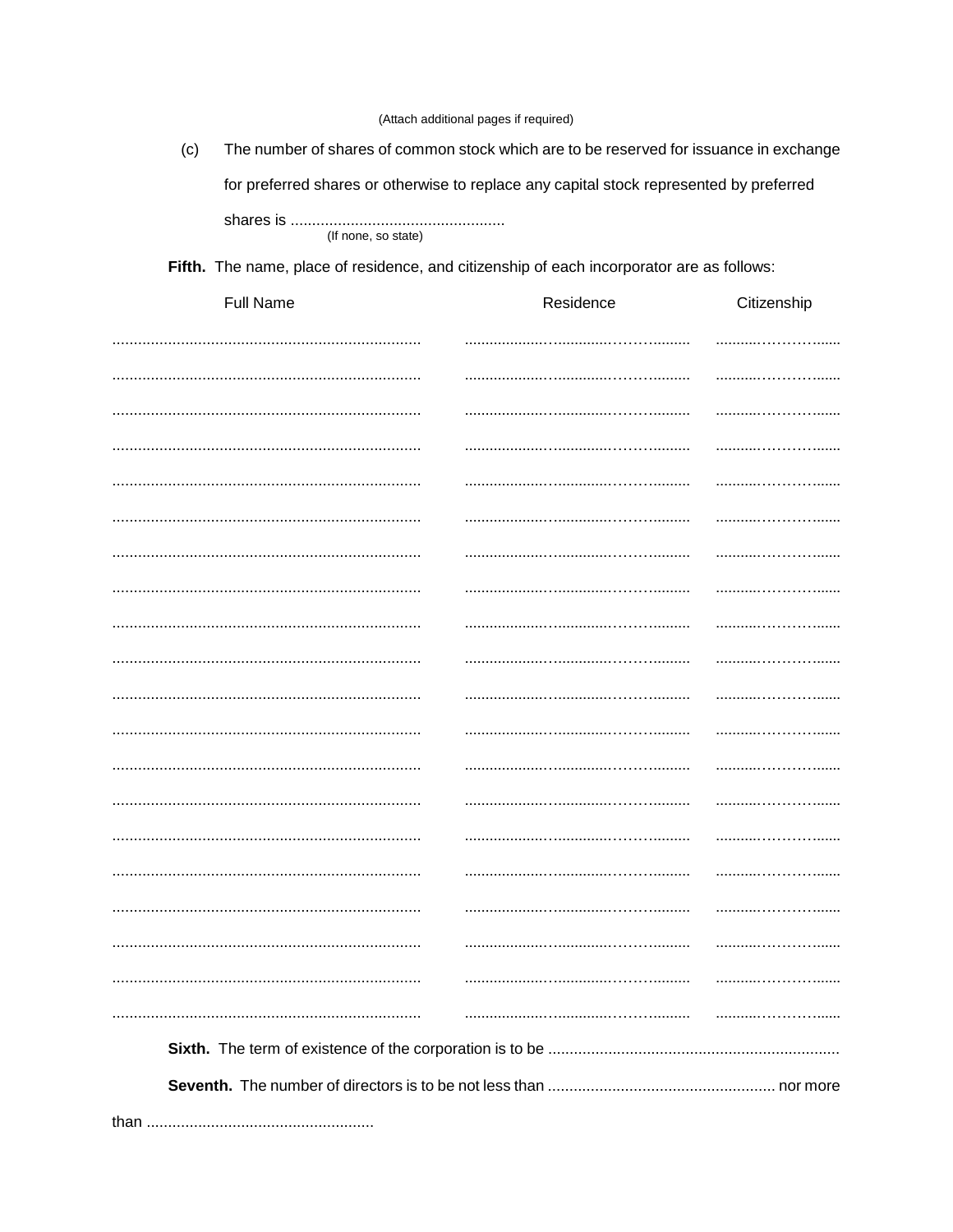Eighth. The names of the incorporators who shall be the directors until the first annual meeting of stockholders are as follows:

The incorporators hereinabove named as directors possess the qualifications of directors as to citizenship and residence specified in Section 7001 of the Banking Law.

Ninth. The corporation shall not make loans or advance funds to officers, directors, employees, stockholders, or affiliates as defined in Part 11 of the General Regulations of the Banking Board.

Tenth. The board of directors of the corporation may annually, semi-annually, or quarterly, but not more frequently, declare such dividends as they deem judicious to be paid from net profits. No dividend shall be declared, credited, or paid when there is any impairment of capital stock. The corporation shall seek the approval of the Superintendent of Financial Services if the total of all dividends declared with respect to any calendar year shall exceed the total of the corporation's net profits for that year combined with the retained net profits of the preceding two years.

IN WITNESS WHEREOF, We have made, signed, and acknowledged this certificate in duplicate,